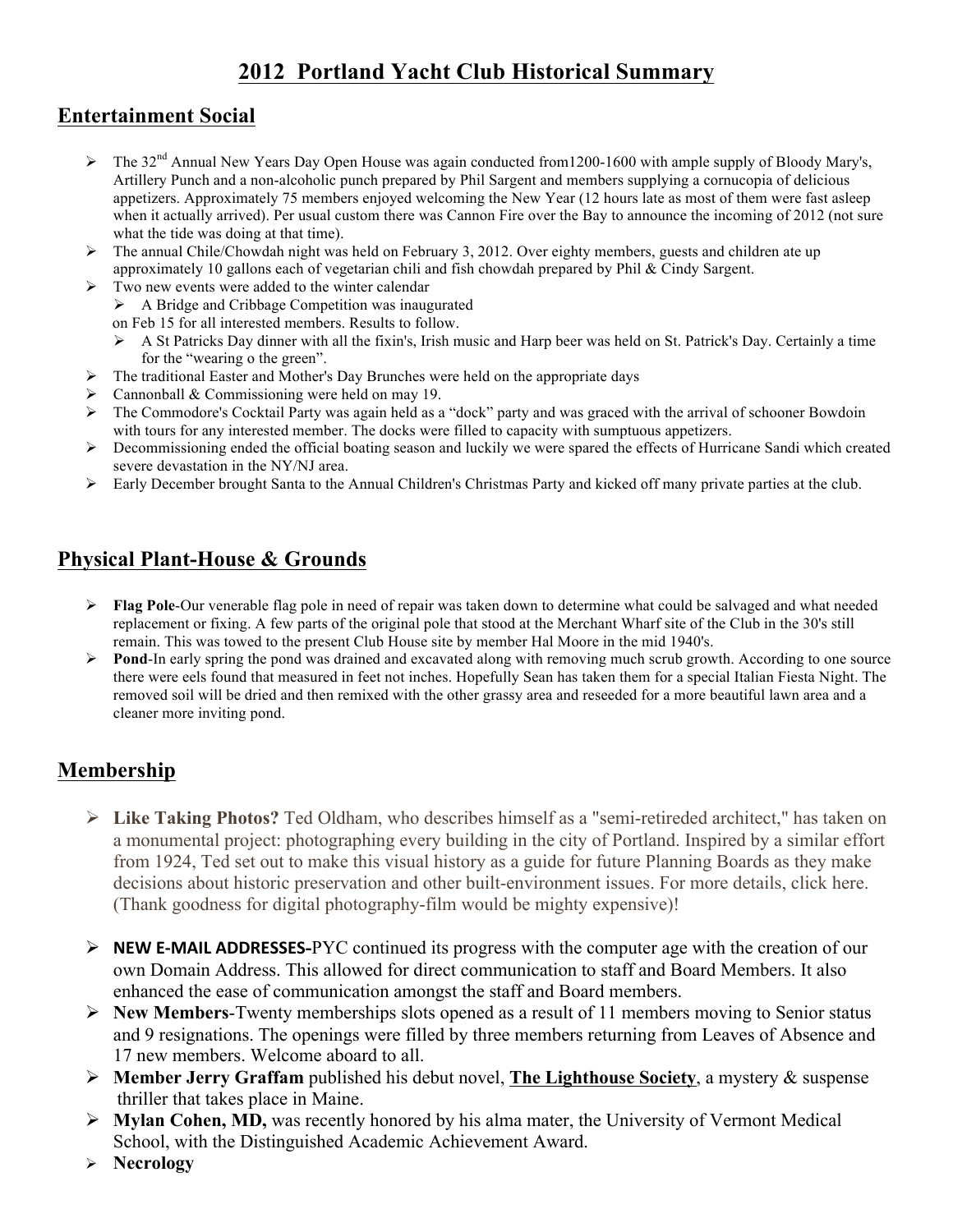- $\triangleright$  Solveig Hennings Former member December 16, 2011
- $\triangleright$  Shirley Noyes former member April 2012
- $\triangleright$  John Seidel former member April 2012
- David Bergson former member April 2012
- $\triangleright$  Brian Kroot August 2012
- $\triangleright$  Susan Hudson-Wilson -October 2012

### **Education**

#### **OFFICER APPOINTMENTS**

Commodore Jennifer Yahr is pleased to announce that, with the recommendation of the Nominating Committee, Maya Cohen has accepted appointment to the new post of Education Officer. This position was created by vote of the membership at the recent Annual Meeting. Maya has been very involved with the Education Committee, in part because the Committee has been chaired up to now by her husband, Dr. Mylan Cohen. She had been representing the Committee to the Board. Previously Maya has served as Membership Officer and House Officer.

To accept her new post, Maya resigned as Membership Officer. The Board voted to appoint Mark Steege to that position. Mark is a professor at USM. Members since 1996, he and Lisa live in Gorham. They sail *First Sight*, a Sabre 38.

- $\triangleright$  A Racing Rules Seminar was held in April that was helpful both to new racers and those for whom a refresher is always welcome. A sponsored beverage from a region north of England was featured.
- $\triangleright$  The Women's Sailing Program was held again in July.
- A seminar on weather was conducted by well known weatherman Dr. Lou McNally in August.

### **Race**

#### $\triangleright$  RACE MEETING Sunday, January 29, 4:00 PM

Recently Commodore Jennifer Yahr invited all Club members, even those who have never raced, to participate in an examination of the future of racing at PYC. "Racing has been an important part of the Club almost since our founding," she wrote. "...The Board of Directors is committed to a Race Program that fits the interests of our members. We do not want to (make changes)...without having input from racers. Today's reality may call for a restructuring of the the program. We are not sure. We would like to know more," she concluded.

There may be some thoughts on paper in advance of the meeting. So, even though advance registration is not required, it would help distribution if we have an idea of who is coming. Just send an e-mail to manager@pycme.net

Subsequent to the meeting the Board elected Stepanie Helms to the position of Race officer. Her experience in both racing and sail maaking will stand her in good stead in this role

#### **Americas Cup**

Tom Ehman, Vice Commodore of the America's Cup Committee provided an overview and perspective of this years Americas Cup challenge and defense. Proceeds from the event went to the Junior Yacht Club.

### **Cruise**

- $\triangleright$  The two week summer Cruise began on 7/14 following the Commodore's Dock Cocktail Party the evening before.
- $\triangleright$  Several mini-cruises were held along with a fall cruise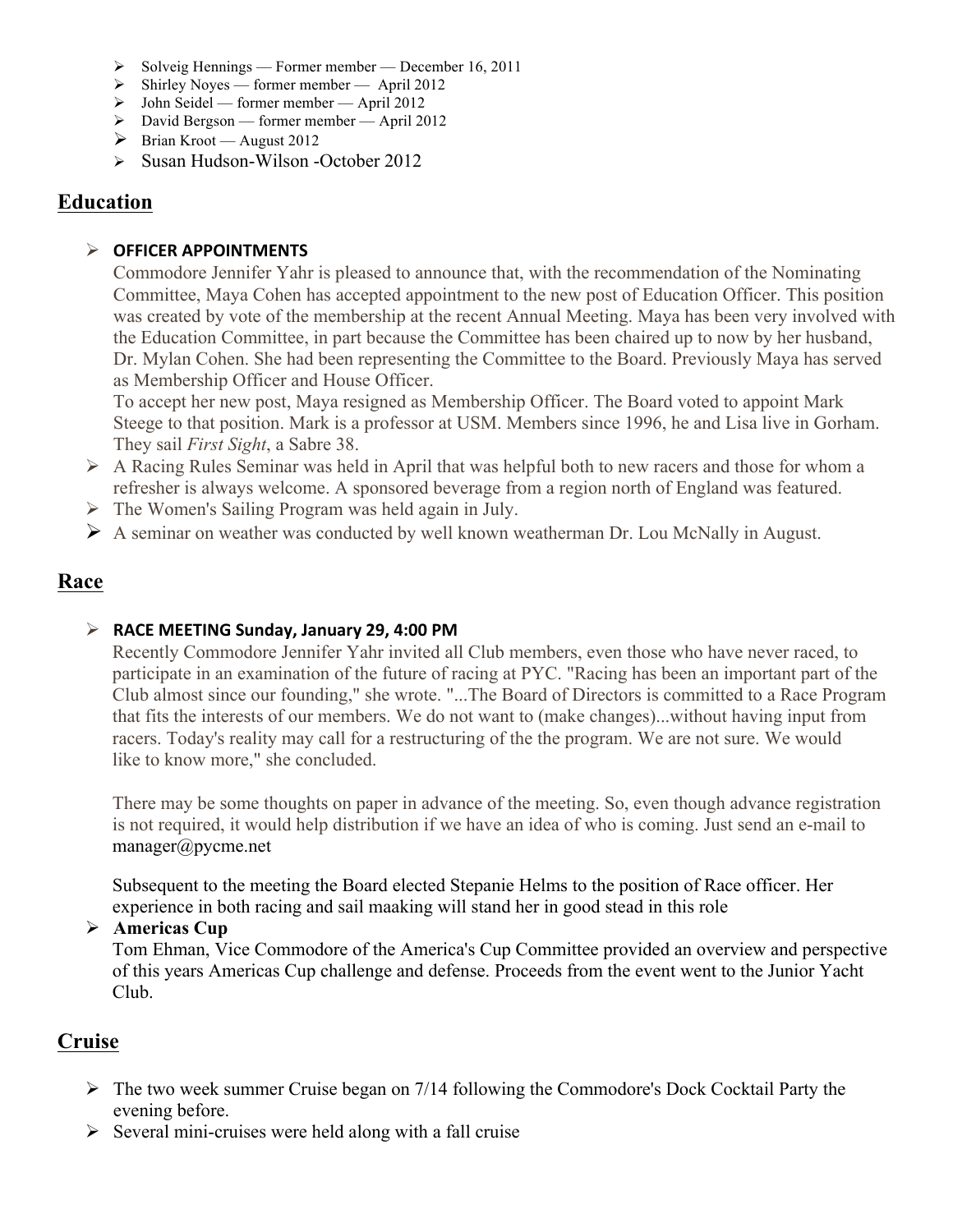# **Junior Yacht Club**

- **Orange Bowl Success-**PYC junior sailors and graduates continue to shine on the national stage. Charlie Lalumiere was among 559 racers participating in the Orange Bowl International Youth Regatta in late December. Sailing in a very competitive 420 class (only 11 points separated the top three teams) of 79 boats, Charlie and crew Elizabeth Pemberton finished second by just five points after ten races. Congratulations Charlie and Elizabeth!
- The Juniors took home many honors in Opti's, 420's and Laser's at the Northeast Championships

### **Waterfront**

#### **LAUNCH STUDY**

The Waterfront Committee continues to study the possibility of a new, larger launch for the 2012 or 2013 season. The Committee set several criteria for a new vessel, including (1) it must carry at least 24 passengers (to make up for the loss of capacity in the existing launches), and (2) it should be built wholly, or at least mostly, in Maine.

The group has refined the possibilities to two:

- $\triangleright$  Crosby Launch (similar to what Handy Boat uses)
- $\triangleright$  Mid-Harbor Launch (similar to our launches)

Skip Yale, Waterfront Officer, reports there are several steps still ahead, culminating in a special Membership Meeting to consider the final recommendation. That recommendation will also include how the launch will be paid for. Stay tuned.

A Special Membership Meeting was held on Feb. 9 to discuss the launch purchase as well as finance options and how it would impact costs to members (dues, assessment, etc.). With barely a quorum in attendance the the vote to purchase a new launch passed. The costs is lightly over \$100,000 and will be paid for with an assessment of \$100 in 2012 and 2013 for regular members. The Initiation fee will be increased by \$100 in 2013 and an additional \$100 in 2014 so all future members will share in the cost equal to current members.

In late April the Board voted to name the new launch the James M. Churchill in honor of the first Commodore of the Portland Yacht Club in 1869. The launch is expected to be on station in June.

So much for expectations. First the Coast Guard would not certify it because we needed to replace a plastic pump with a metal one. Other duplicate launches have been certified with the pump we had. Then the CG said the plans did not meet specification, but other launches with these plan have been certified. Once all this was cleared up a new CG Inspector came on the scene and demanded a stability test using 55 gallon drum barrels filled with water. Once that was passed, they questioned the laminate thickness.

Finally this was resolved and the Certificate is being issued just in time for Monhegan, 2 months after we began the process. Amazing considering there are 7 other duplicate launches in service in the northeast with certificates issued on the first go-round. It seems that CG Inspections are like politics-**LOCAL!!!**

 $\triangleright$  In late September the club dinghy was used by a visiting yachtsman while they dined at the Sea Grille. After dinner they tied the dinghy to their stern to return it to the dock. Upon arrival it was no longer tied. After searching they were unsuccessful in locating nor was our staff over the next few days. If not found they will replace it. **:Moral-"If you can't tie good knots tie lots of them".** Quoted from Gary Jobson America's Cup tactician and skipper.

"And the lost shall be found". The dinghy was wedged part way underneath the dock and wharf at Handy's. Alls well that ends well.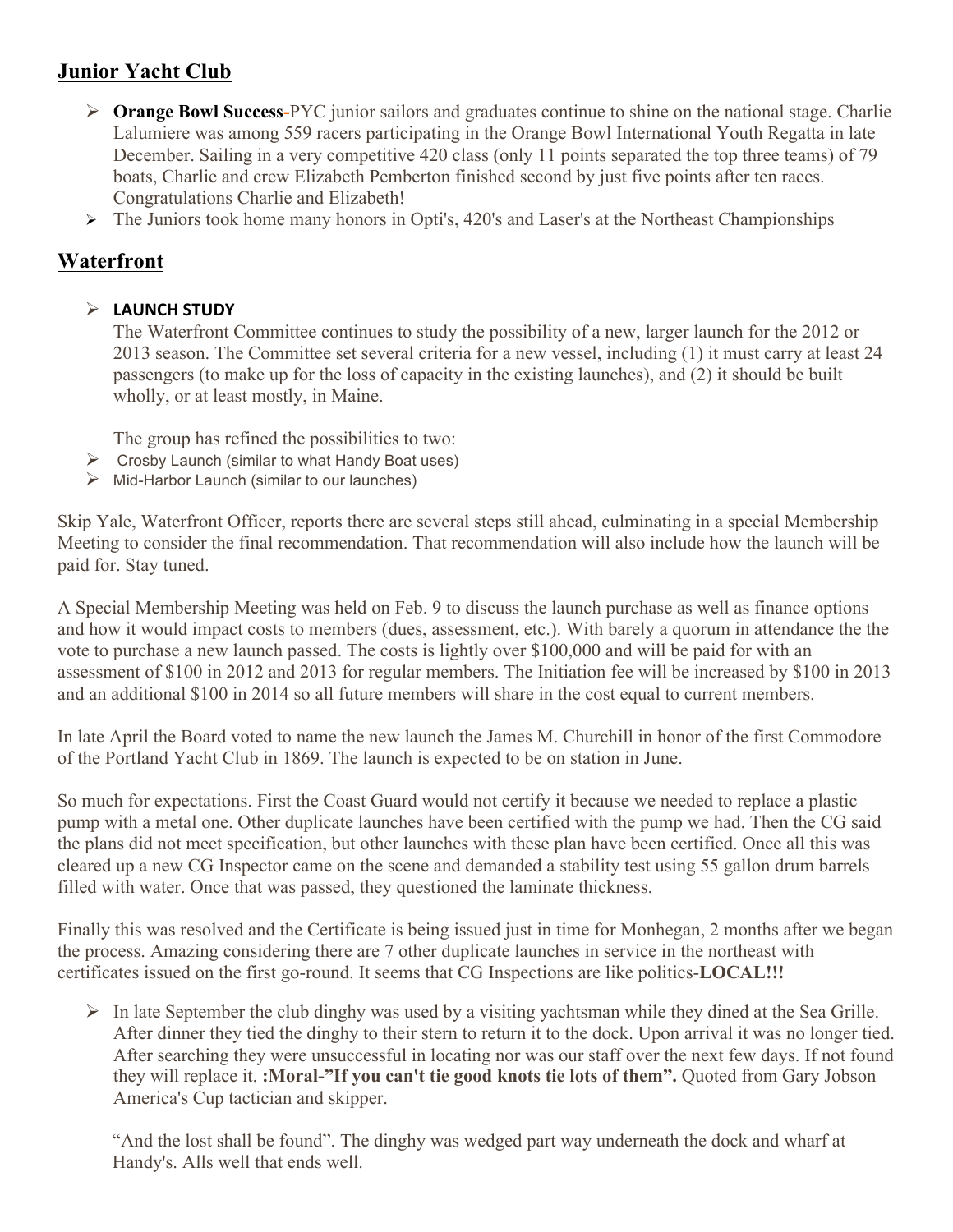# **Staffing**

- $\triangleright$  A new position of Part-time Activities Assistant was added to the staff. This position will work approximately 300-350 hours per year between April and October providing administrative support in the planning and implementation of Race, Cruise, Entertainment and Education events, thereby freeing the Board member to focus on new ideas, strategy and other Club responsibilities.
- $\triangleright$  On an August Weekend, one of our launch drivers did something that may have prevented a serious loss of life. Ben Morse, in his second year as a launch driver, was on the water when he was momentarily blinded by a laser beam. He was able to pinpoint the source as the Falmouth Town Landing. Once ashore he called police. The officers arrived in time to catch the bozo who had shone the light at Ben. It turned out that this same jerk had directed his "plaything" at the cockpit of a plane heading for the JetPort.

### **Annual Meeting Summary**

- Commodore Jennifer Yahr, Kristen King, David Robinson, Erik Greven, Maria Chambers, Maya Cohen, Jonathan Singer, Dean Marvin, William Newberry, Chris Morin, Mark Steege, Skip Yale, Stephanie Helms, Bill Richards, and Tim Tolford.
- Dues for 2013 were set at the same level as 2012: \$1,525 for Full members, \$762.50 for Senior members. Prevailing economic conditions argued against a dues increase.
- $\triangleright$  The restaurant made money this year as costs were down, income was up as was the numbers of units sold.
- $\triangleright$  We were pleased to put our new launch into service in spite of bureaucratic problems, just as we lost the Waldron for the rest of the season.
- $\triangleright$  Membership is full, 26 on the waiting list
- $\geq 2012$  exceeded expectations, the Club ran a \$50,000 profit.
- Dan, Dorothy, George, Eleanor, and Margaret Holt are the 2013 Volunteer Spirit Award.
- At a special membership meeting, a proposal to establish a Portland Yacht Club Foundation was defeated by a wide majority.
- $\triangleright$  Dues were set at \$1,625 for Full membership. After approving a By-Laws amendment to permit the Board to set Senior and Intermediate dues (which formerly had been defined as half the Full dues), the Senior and Intermediate dues were set at \$500
- $\triangleright$  The following were elected to the Board for the 2013 season:

| Commodore ------------------------- Kristen G. King    |  |
|--------------------------------------------------------|--|
| Vice Commodore ------------------ David Robinson       |  |
| Rear Commodore ------------------ William Newberry     |  |
| Secretary ---------------------------- Timothy Tolford |  |
| Treasurer ----------------------------- Howard Coon    |  |
| Cruise Officer ---------------------- Maria Chambers   |  |
| Education Officer ----------------- Kurt Johnston      |  |
| Entertainment Officer ------------- Molly White        |  |
| Food & Beverage Officer -------- Skip Yale             |  |
| House Officer ---------------------- Jonathan Singer   |  |
| Junior Program Officer ----------- Christopher Morin   |  |
| Membership Officer -------------- Mark Steege          |  |
| Race Officer ------------------------ Stephanie Helms  |  |
| Waterfront Officer ---------------- Dean Marvin        |  |
|                                                        |  |

Respectfully Submitted,